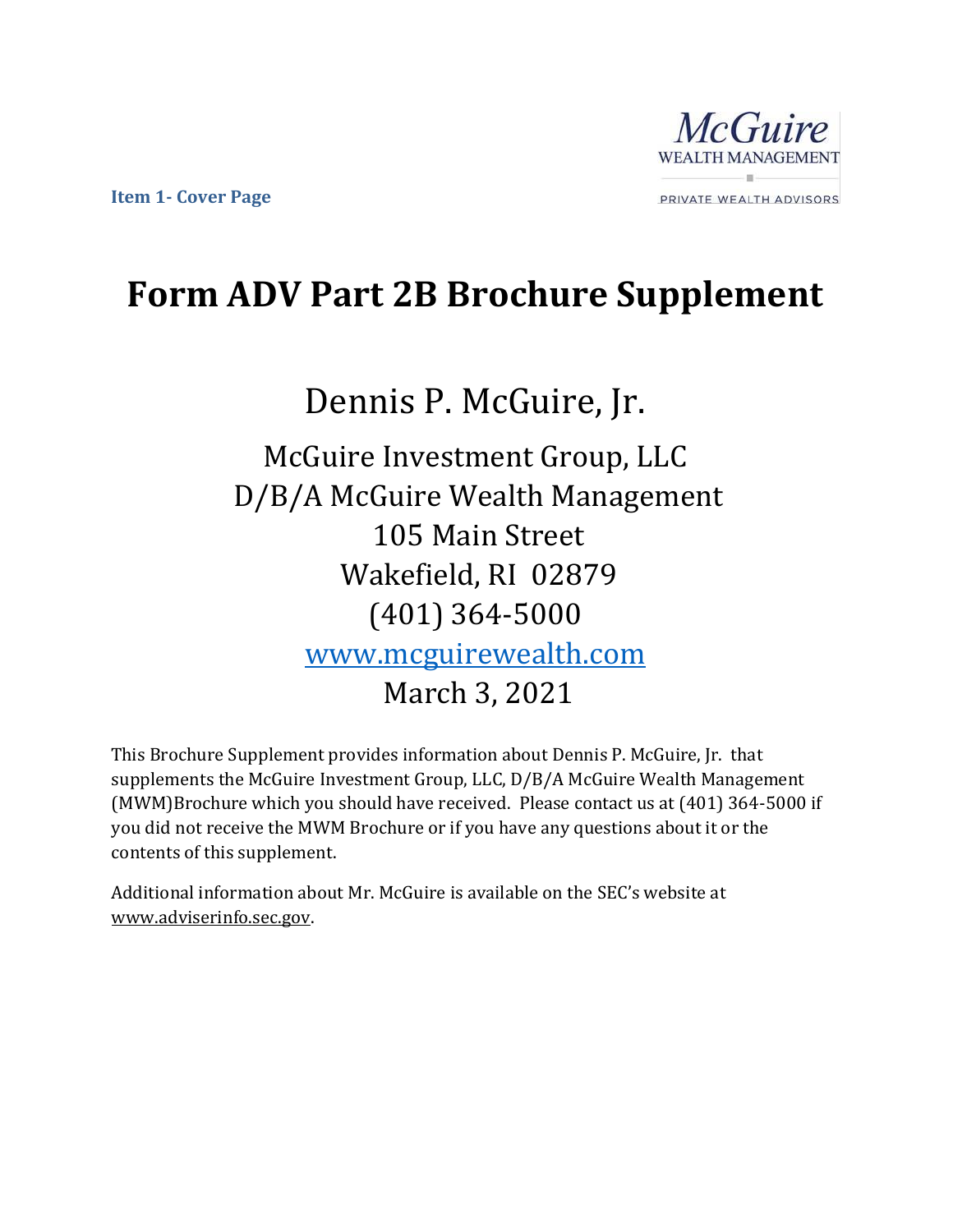#### **Item 2- Educational Background and Business Experience**

Dennis P. McGuire, Jr., born in 1976, has been an owner, Investment Adviser Representative, and Chief Compliance Officer of MWM since the firm was formed in 2018. Mr. McGuire was affiliated as a representative of Wells Fargo Advisors Financial Network, LLC, from 2009 to 2018. Prior to that, he was a registered representative for Wachovia Securities, LLC from 2008 to 2009 and a Financial Consultant for A.G. Edwards & Sons, Inc. from 2001 to 2008

Mr. McGuire earned a Bachelor of Science Degree from the University of Rhode Island in 2000.

Mr. McGuire earned the Accredited Asset Management Specialist, AAMS®, designation from the College of Financial Planning. Individuals who hold the AAMS® designation have completed a course of study encompassing investments, insurance, tax, retirement, and estate planning issues. Additionally, individuals must pass an end-of-course examination that tests their ability to synthesize complex concepts and apply theoretical concepts to real-life situations. All designees have agreed to adhere to Standards of Professional Conduct and are subject to a disciplinary process. Designees renew their designation every two-years by completing 16 hours of continuing education, reaffirming adherence to the Standards of Professional Conduct and complying with self-disclosure requirements.

Mr. McGuire earned the Accredited Domestic Partnership Advisor, ADPA®, designation from the College of Financial Planning. Individuals who hold the ADPA® designation have completed a course of study encompassing wealth transfers, federal taxation, retirement planning, and planning for financial and medical end-of-life needs for domestic partners. Additionally, individuals must pass an end-of-course examination that tests their ability to synthesize complex concepts and apply theoretical concepts to real-life situations. All designees have agreed to adhere to Standards of Professional Conduct and are subject to a disciplinary process. Designees renew their designation every two-years by completing 16 hours of continuing education, reaffirming adherence to the Standards of Professional Conduct and complying with self-disclosure requirements.

Mr. McGuire earned the Retirement Income Certified Profession, RICP, designation from the American College. Individuals who hold the RICP designation have completed a course of study encompassing building integrated and comprehensive retirement income plans. Additionally, three years of professional experience are required along with three required courses, equivalent of nine semester credit hours. Individuals must pass a final, closedbook, proctored exam for each course. Designees renew their designation every two-years by completed 15 hours of continuing education, reaffirming adherence to the Standards of Professional Conduct and complying with self-disclosure requirements.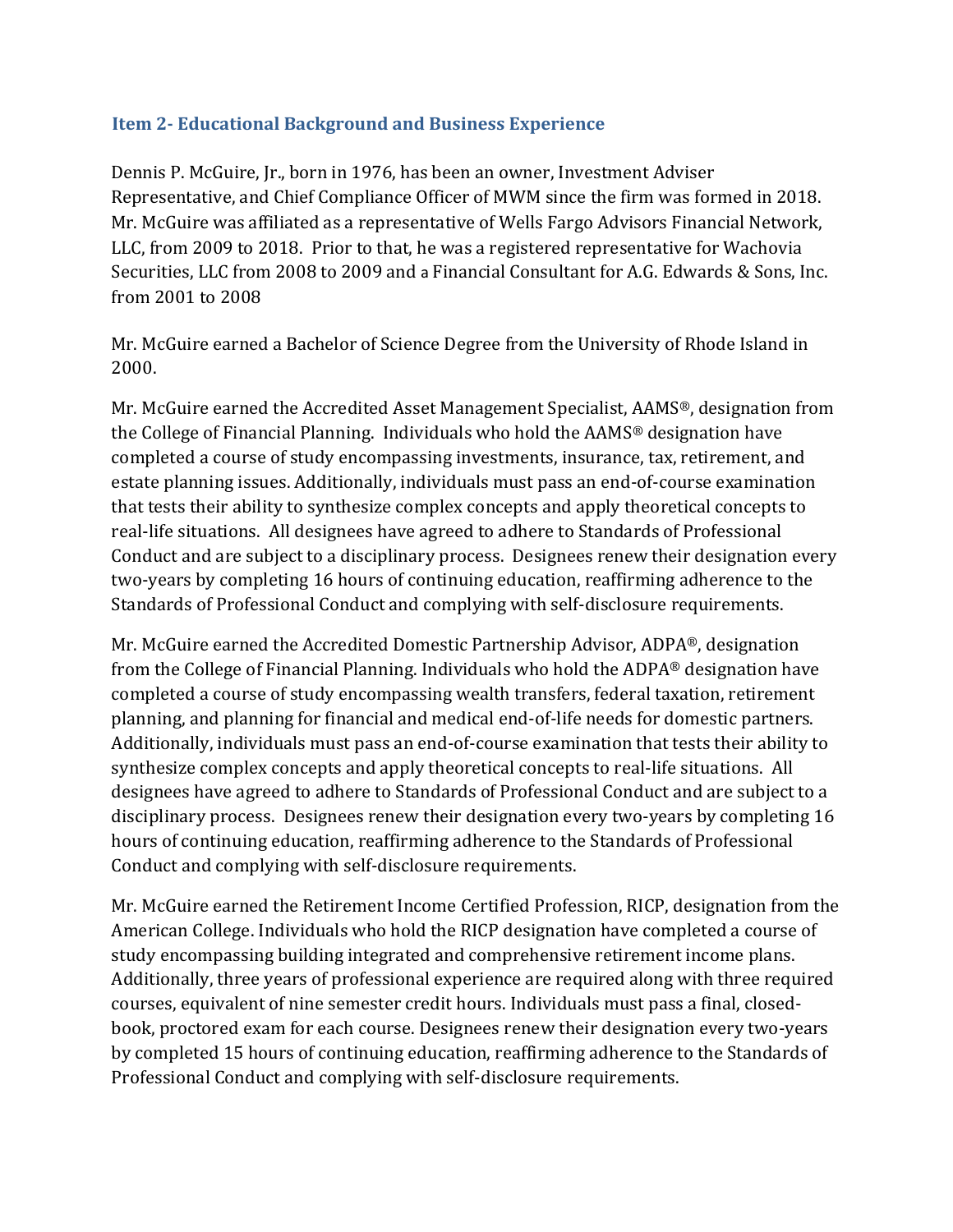#### **Item 3- Disciplinary Information**

Mr. McGuire is currently not subject to, nor has ever been subject to, any legal or disciplinary events of a material nature.

#### **Item 4- Other Business Activities**

Mr. McGuire is Trustee for McGuire Investment Group's 401K plan, as well as a trustee for his father's Irrevocable Trust. He spends approximately two hours per month on these activities.

Mr. McGuire has no other business activities.

#### **Item 5- Additional Compensation**

Mr. McGuire does not receive any economic benefits, sales awards, or other compensation in connection with providing advisory services to clients.

#### **Item 6 - Supervision**

Mr. McGuire is one of the firm's owners and currently serves as the firm's Chief Compliance Officer. He may be contacted at (401) 364-5000.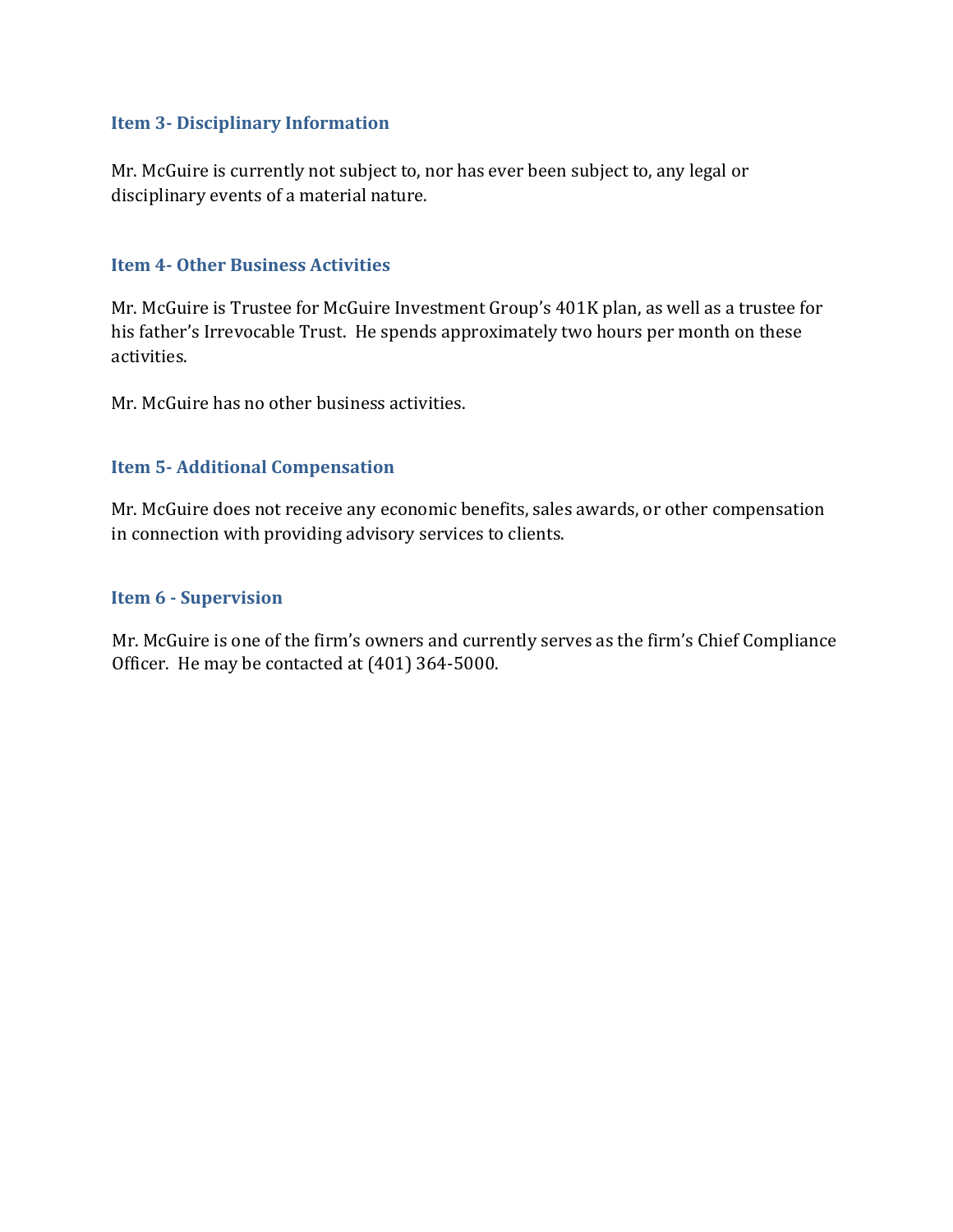

## **Form ADV Part 2B Brochure Supplement**

Dennis P. McGuire, Sr.

### McGuire Investment Group, LLC D/B/A McGuire Wealth Management 105 Main Street Wakefield, RI 02879 (401) 364-5000 [www.mcguirewealth.com](http://www.mcguirewealth.com/)  March 3, 2021

This Brochure Supplement provides information about Dennis P. McGuire, Sr. that supplements the McGuire Investment Group, LLC, D/B/A McGuire Wealth Management, (MWM) Brochure which you should have received. Please contact us at (401) 364-5000 if you did not receive the MWM Brochure or if you have any questions about it or the contents of this supplement.

Additional information about Mr. McGuire is available on the SEC's website at www.adviserinfo.sec.gov.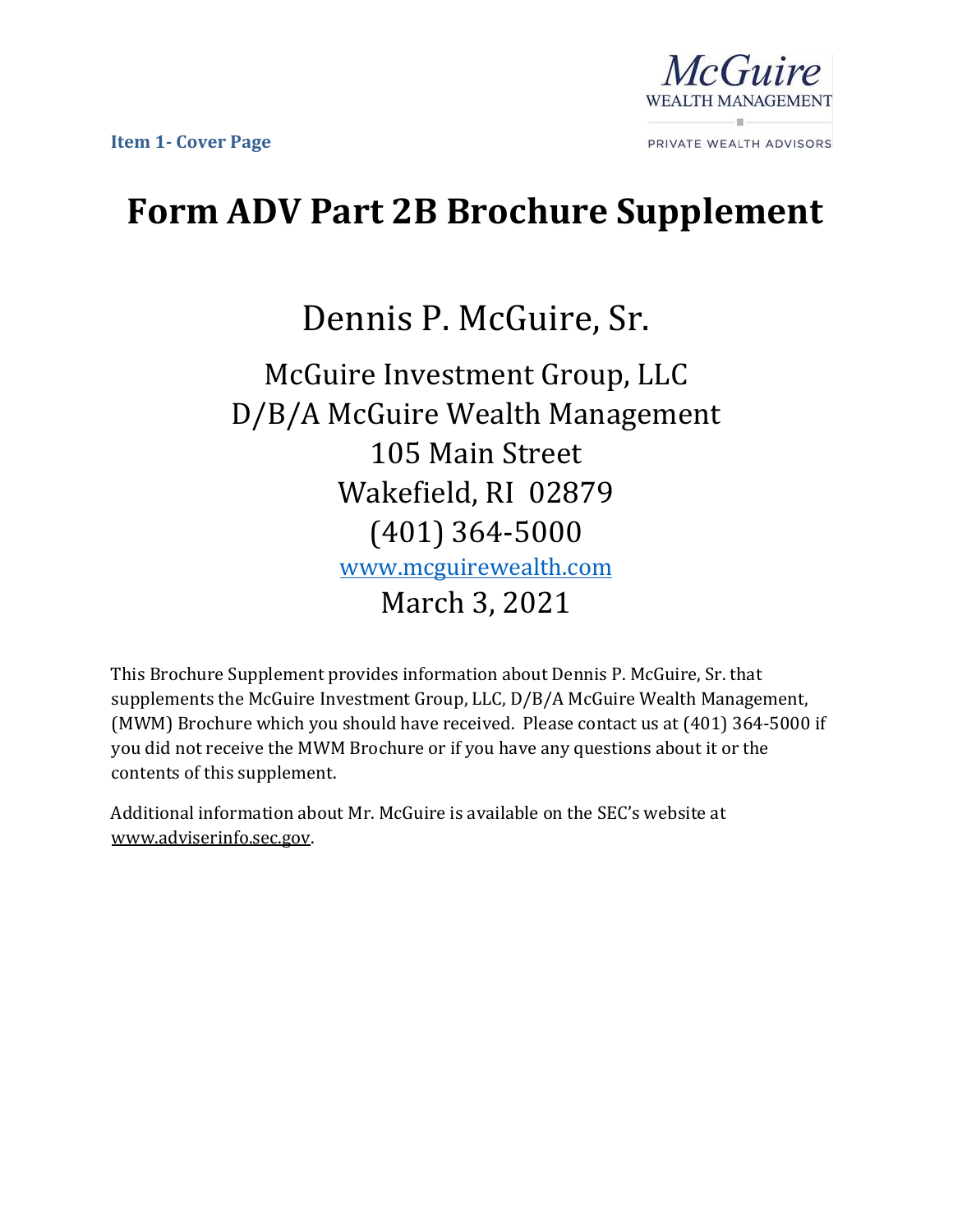#### **Item 2- Educational Background and Business Experience**

Dennis P. McGuire, Sr., born in 1946, has been an Investment Adviser Representative of MWM since the firm was formed in 2018. Mr. McGuire was affiliated as a representative of Wells Fargo Advisors Financial Network, LLC, from 2009 to 2018. Prior to that, he was a registered representative for Wachovia Securities, LLC from 2008 to 2009 and was affiliated with A.G. Edwards & Sons, Inc. from 1989 to 2008. From 1972 to 1989 he was affiliated with Merrill Lynch, Drexel Burnham Lambert, Inc., and White, Weld & Co.

Mr. McGuire earned a Bachelor of Arts Degree from Providence College in 1968.

#### **Item 3- Disciplinary Information**

Mr. McGuire is currently not subject to, nor has ever been subject to, any legal or disciplinary events of a material nature.

#### **Item 4- Other Business Activities**

Mr. McGuire has no other business activities.

#### **Item 5- Additional Compensation**

Mr. McGuire does not receive any economic benefits, sales awards, or other compensation in connection with providing advisory services to clients.

#### **Item 6 - Supervision**

Dennis P. McGuire, Jr. is the firm's Chief Compliance Officer and may be contacted at (401) 364-5000.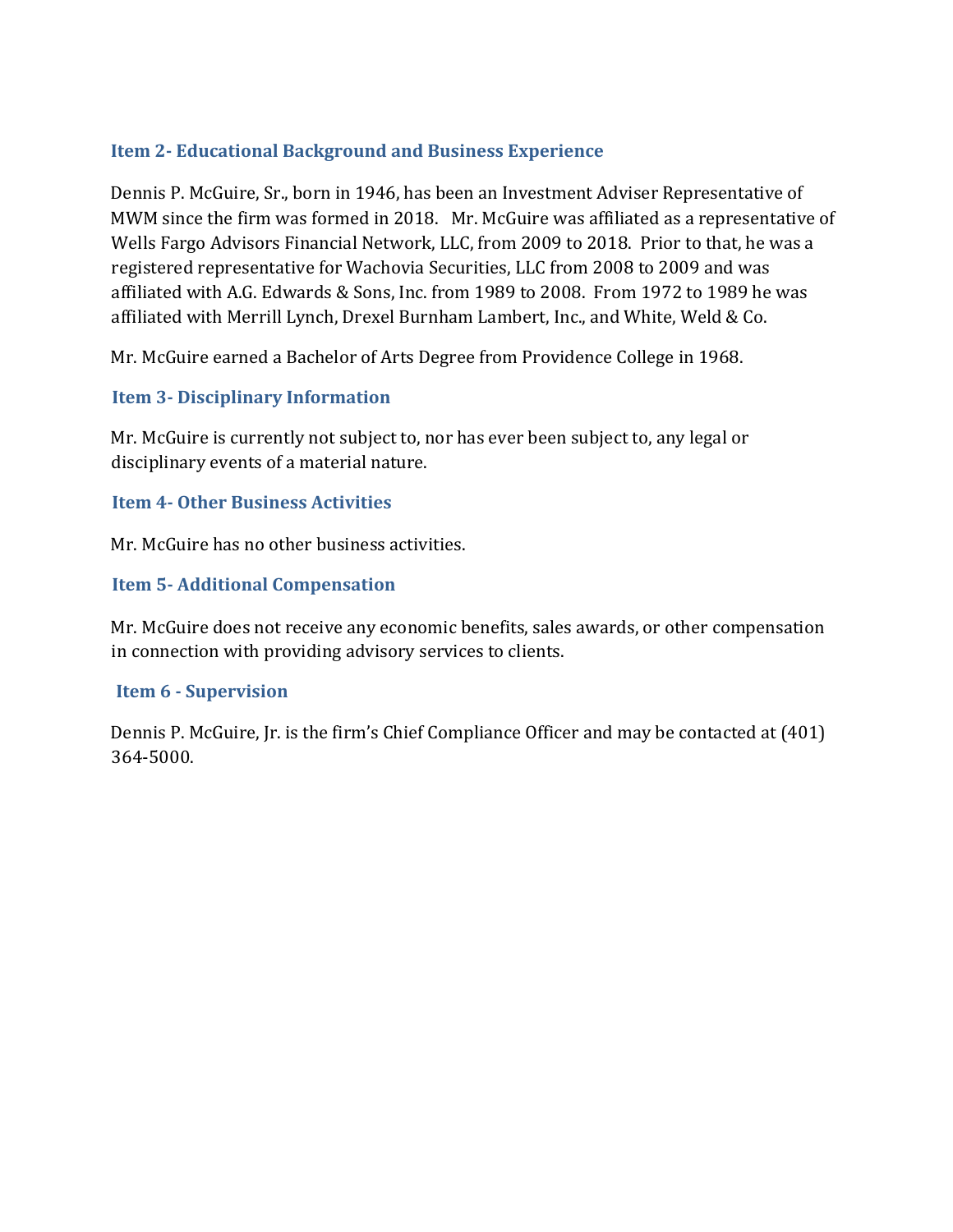

### **Form ADV Part 2B Brochure Supplement**

## Sean M. McGuire

McGuire Investment Group, LLC D/B/A McGuire Wealth Management 105 Main Street Wakefield, RI 02879 (401) 364-5000 [www.mcguirewealth.com](http://www.mcguirewealth.com/)  March 14, 2022

This Brochure Supplement provides information about Sean M. McGuire that supplements the McGuire Investment Group, LLC, D/B/A McGuire Wealth Management, (MWM) Brochure which you should have received. Please contact us at (401) 364-5000 if you did not receive the MWM Brochure or if you have any questions about it or the contents of this supplement.

Additional information about Mr. McGuire is available on the SEC's website at www.adviserinfo.sec.gov.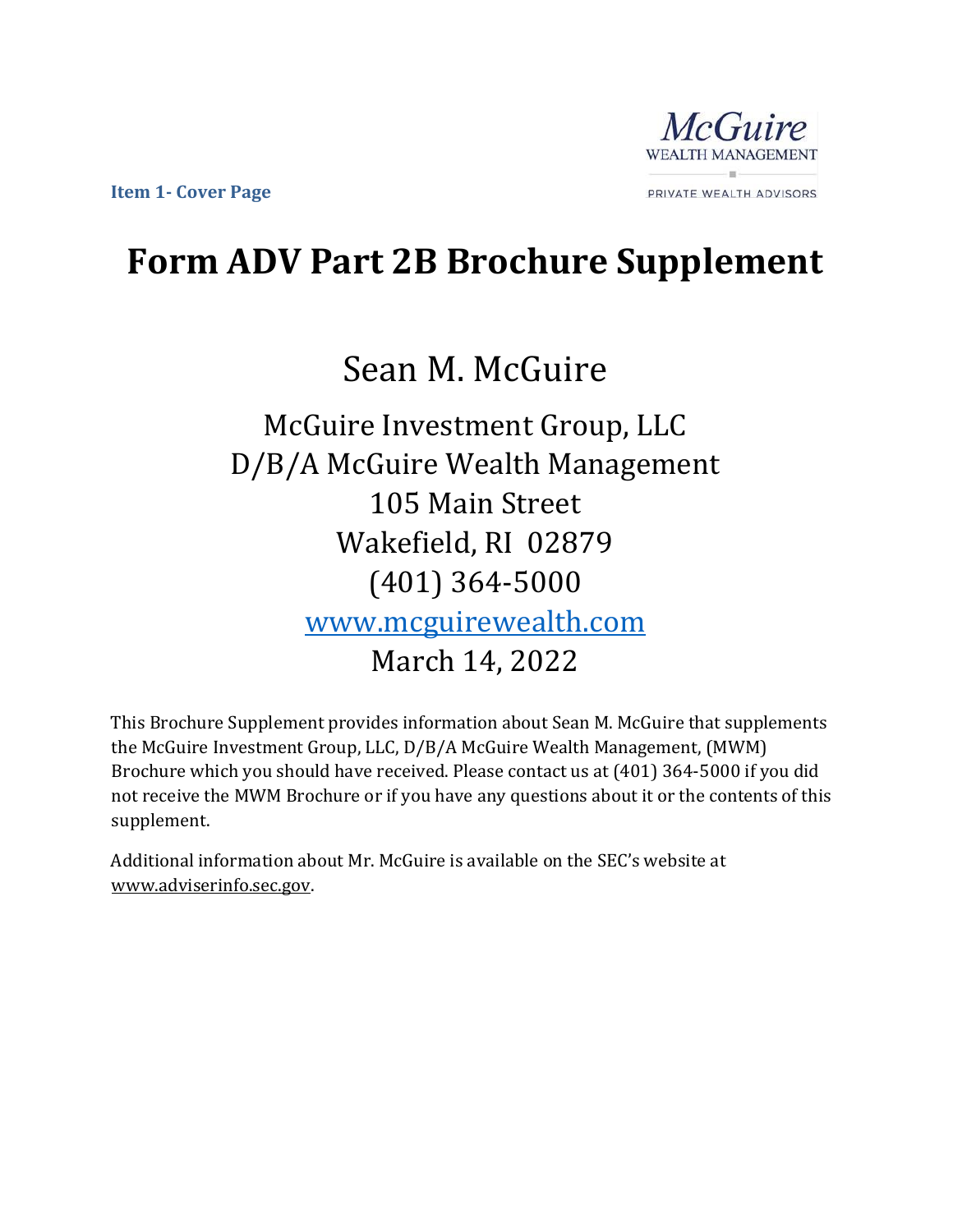#### **Item 2- Educational Background and Business Experience**

Sean M. McGuire, born in 1986, has been an owner and Investment Adviser Representative of MWM since the firm was formed in 2018. Mr. McGuire was affiliated as a representative of Wells Fargo Advisors Financial Network, LLC, from 2009 to 2018. Prior to that, he was a registered representative for Wachovia Securities, LLC during 2009.

Mr. McGuire earned a Bachelor of Science Degree in Finance from the University of Rhode Island in 2008.

Mr. McGuire earned the Chartered Retirement Planning Counselor, CRPC®, designation from the College of Financial Planning. Individuals who hold the CRPC® designation have completed a course of study encompassing pre-and post-retirement needs, asset management, estate planning and the entire retirement planning process using models and techniques from real client situations. Additionally, individuals must pass an end-of-course examination that tests their ability to synthesize complex concepts and apply theoretical concepts to real-life situations. All designees have agreed to adhere to Standards of Professional Conduct and are subject to a disciplinary process. Designees renew their designation every two-years by completing 16 hours of continuing education, reaffirming adherence to the Standards of Professional Conduct and complying with self-disclosure requirements.

Mr. McGuire earned the Accredited Wealth Management Advisor, AWMA®, designation from the College for Financial Planning. Individuals who hold the AWMA designation have completed a course of study encompassing the needs of high-net-worth clients as well as behavioral finance, working with small business owners, and succession/exit planning. Additionally, individuals must pass an end-of-course examination, on-lined and timed. All designees have agreed to adhere to Standards of Professional Conduct and are subject to a disciplinary process. Designees renew their designation every two-years by completing 16 hours of continuing education, reaffirming adherence to the Standards of Professional Conduct and complying with self-disclosure requirements.

#### **Item 3- Disciplinary Information**

Mr. McGuire is currently not subject to, nor has ever been subject to, any legal or disciplinary events of a material nature.

#### **Item 4 - Other Business Activities**

Mr. McGuire has no other business activities.